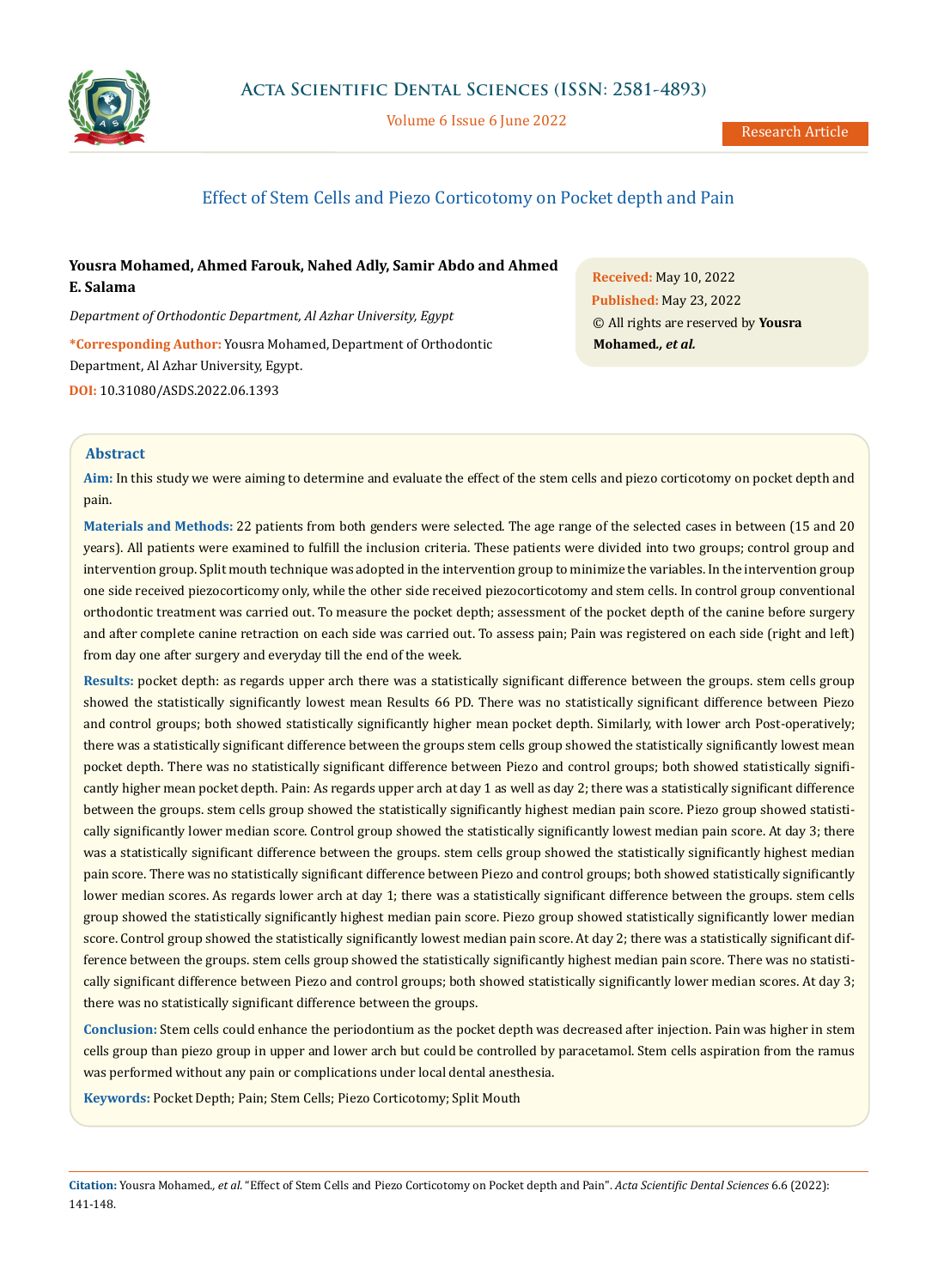### **Introduction**

The development of corticotomy assisted orthodontics (CAO) offered solutions to many limitations in the management of orthodontic patients. Over the past several years, corticotomy has become a popular means of increasing the rate of tooth movement. In corticotomy, the cortical layer is cut or perforated to the depth of the medullary bone which is preserved  $[1]$ .

Reduced treatment time due to corticotomy-assisted orthodontics is extremely beneficial to the patient's periodontal health because less time in fixed appliances reduces the time available for commensally bacterial bio-films to convert into pathogenic microbes and cause periodontal destruction. This is often seen in patients who wear fixed appliances for more than 2 years. Hence, this interdisciplinary approach of corticotomy-assisted orthodontics gives a dual benefit of faster treatment as well as reduced chances of periodontal destruction [2].

In (2012); bone grafting in corticotomy facilitated orthodontics in adults was evaluated from clinical and radiographic points of view. Twenty adult patients were treated in two groups. Both groups were treated by conventional corticotomy technique on the labial cortical bone only, leaving the lingual side intact. The first group was treated with corticotomy only while the second group was treated with corticotomy with bone graft. They Review of literature 12 concluded that corticotomy facilitated orthodontic technique with bone graft resulted in better outcome. The study resulted in a significant reduction in total treatment time, increased alveolar density, reduced incidence of root resorption and periodontal problems [3].

In (2014); a split-mouth design randomized controlled trial to evaluate the efficacy of alveolar corticotomy on orthodontic tooth movement when retracting upper canines compared with conventional technique and to evaluate patients' pain and discomfort levels after corticotomy. A total of 30 patients whose orthodontic treatment required canine retraction were included. The predictor variable was the use of corticotomy to facilitate tooth movement. The velocity of space closure was evaluated as the primary outcome variable by measuring the distance between the canine and first molar on each side of the mouth immediately after corticotomy and at 1, 2, 4, 8, and 12 weeks after corticotomy. The levels of pain and discomfort were evaluated as the secondary outcome variables

using a questionnaire administered 4 times during the first week after corticotomy. The space closure velocity after corticotomy was significantly faster on the experimental side than on the control side (mean = 0.74 mm/week vs. 0.20 mm/week between 1 week after and immediately after corticotomy, respectively;  $P < .001$ ). The pain encountered during eating was high, with 50% and 30% of patients reporting severe pain at 1 and 3 days postoperatively, respectively. No significant differences were detected between the male and female patients regarding the tooth movement velocity on the experimental side. They concluded that alveolar corticotomy increased orthodontic tooth movement and was accompanied by moderate degrees of pain and discomfort  $[4]$ .

In (2015); an analysis of bone augmentation with corticotomy-facilitated dental expansion was done, in which he concluded that: arch wire expansion after corticotomies resulted in similar amounts of tooth movement, whether grafting was or was not performed. Although tipping was controlled, all of the teeth demonstrated bony dehiscence over both roots, with approximately Review of literature 13 30% less bone loss occurring in the Graft positive than Graft negative group. Corticotomies with bone augmentation was associated with more dense buccal bone than corticotomies alone. After corticotomy-facilitated dental expansion, grafted bone was evident within host bone, with more new bone formation occurring apically than coronally. Soft tissue was not detrimentally affected by corticotomies [5].

In (2016); they studied the effect of buccal corticotomy on accelerating maxillary canine retraction. The sample in this clinical trial study consisted of 15 adult female patients with therapeutic need for extraction of maxillary first premolars and maximum canine retraction. By use of split-mouth design, at the time of premolars extraction, buccal corticotomy was performed around the maxillary first premolar, randomly on one side of maxilla, and the other side was reserved as the control side. Canine retraction was performed by use of frictionless mechanic with simple vertical loop. Every 2 weeks, distance between canines and second premolars was measured until complete space closure. The velocity of space closure was calculated to evaluate the effect of this technique in accelerating orthodontic tooth movement. The rate of canine retraction was significantly higher on the corticotomy side than the control side by an average of 1.8 mm/month versus 1.1 mm/month in the corticotomy side and control side, respectively (P < 0.001). Based

**Citation:** Yousra Mohamed*., et al.* "Effect of Stem Cells and Piezo Corticotomy on Pocket depth and Pain". *Acta Scientific Dental Sciences* 6.6 (2022): 141-148.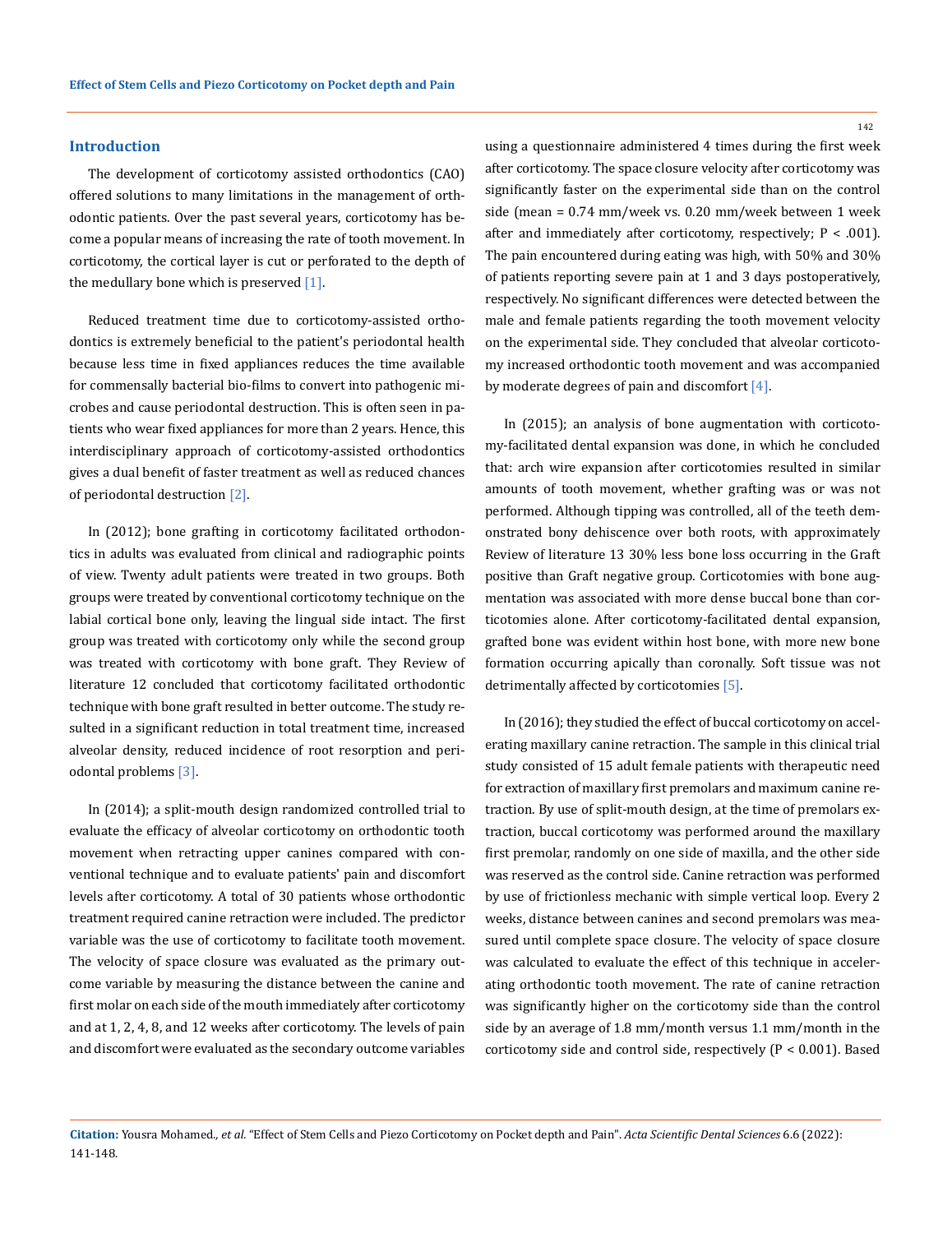on result of this study, corticotomy can accelerates the rate of orthodontic tooth movement about two times faster than conventional orthodontics and it is significant in early stages after surgical procedure. Therefore, buccal corticotomy is a useful adjunct technique for accelerating orthodontic tooth movement  $[6]$ .

Stem cells are unspecialized cells and have the potential to become one or more specialized cell types. Stem cells have the ability to divide to give rise to both daughter cells and more specialized function cells [7].

Orthodontic tooth movement (OTM) achieved by alveolar bone response to applied pressure and PDL remodeling under various mechanical loading forces. Constriction of the periodontal ligaments cases the initial inflammation in the sites of pressure which lead to focal necrosis and osteoclasts calling from adjacent to marrow spaces. These last are mostly comes from hematopoietic stem cells. Regarding, stem cells may be used in orthodontic tooth movement to aid in acceleration by providing progenitor cells [7,8]. Stem cell therapy has the ability to accelerate alveolar bone regeneration [9].

In (2012); corticotomy and tissue engineering for orthodontics was discussed from historical point of view and so the new way of thinking to open a new gate for treatment. The article explains how to utilize the benefits of both corticotomy facilitated orthodontics combined to tissue engineering which includes the stem cells therapy as a new era in medicine, dentistry and orthodontics  $[10]$ .

In (2012); corticotomy and Stem Cell therapy have been discussed as a beneficial concept for orthodontists and periodontists. The topic had an overview for Rationale, Hypotheses and Protocol of corticotomy and stem cell therapy. This attempt aimed to enlarge the dental arch basis more speedily, without pain, and with less tissue morbidity than other methods. The incorporation of stem cell therapy is an important element for a wider age of tissue engineering in the twenty first century [9].

## **Aim of the study**

The aim of this study was to determine the effect of stem cells and piezo corticotomy on the pocket depth and pain.

### **Subjects and Methods**

The study was designed as a randomized controlled clinical study. Twenty-two patients were randomly divided into two groups with eleven patients each. These patients selected from those attending the outpatient clinic, Department of Orthodontics, Faculty of Oral and Dental Medicine for Girls, Al Azhar University (Girls Branch). All procedures were explained for all patients, informed consent was assigned.

Inclusion criteria for this study were; patients in need to extract four first premolars. Full retraction of the maxillary and mandibular canines with moderate anchorage needed as a part of the orthodontic treatment plan. All permanent teeth other than the third molars were present and fully erupted in both arches and good oral hygiene.

The first group; the control group went through conventional dental orthodontic treatment and canine retraction without any surgical procedure.

The second group; the study group employed the split mouth technique; where both right and left canines of the same patient distributed randomly; In one side piezocorticotomy was done distal to the canine using flap technique, while in the other side piezocorticotomy was done distal to the canine using flap technique then a scaffold holding stem cells was added.

Patient Preparation; all subjects included in this study were subjected to the following records: extra-oral photograph, Intraoral photograph, Impression of upper and lower arches to prepare orthodontic study cast, panoramic radiograph, lateral cephalometric radiograph andprobing depth was measured just before surgery.

#### **Operative procedures**

#### **In the study group**

After extraction of the first premolars, a conservative incision gingivally was done in the position of the canine till second premolar. A single vertical piezoelectric cut was made distal to the canine on the buccal side using tunneling technique, using NSK ultrasonic bone surgery system Variosurg 3 on program 4 at power 150% with NSK SG4 Variosurg tip (Figure 1-a).

In piezocorticotomy side; After extraction and piezocorticotomy; flap incision was gently closed by sutures.

In the study side; Stem cells prepared on the scaffold were adapted distal to the canine and in to the extraction socket and

**Citation:** Yousra Mohamed*., et al.* "Effect of Stem Cells and Piezo Corticotomy on Pocket depth and Pain". *Acta Scientific Dental Sciences* 6.6 (2022): 141-148.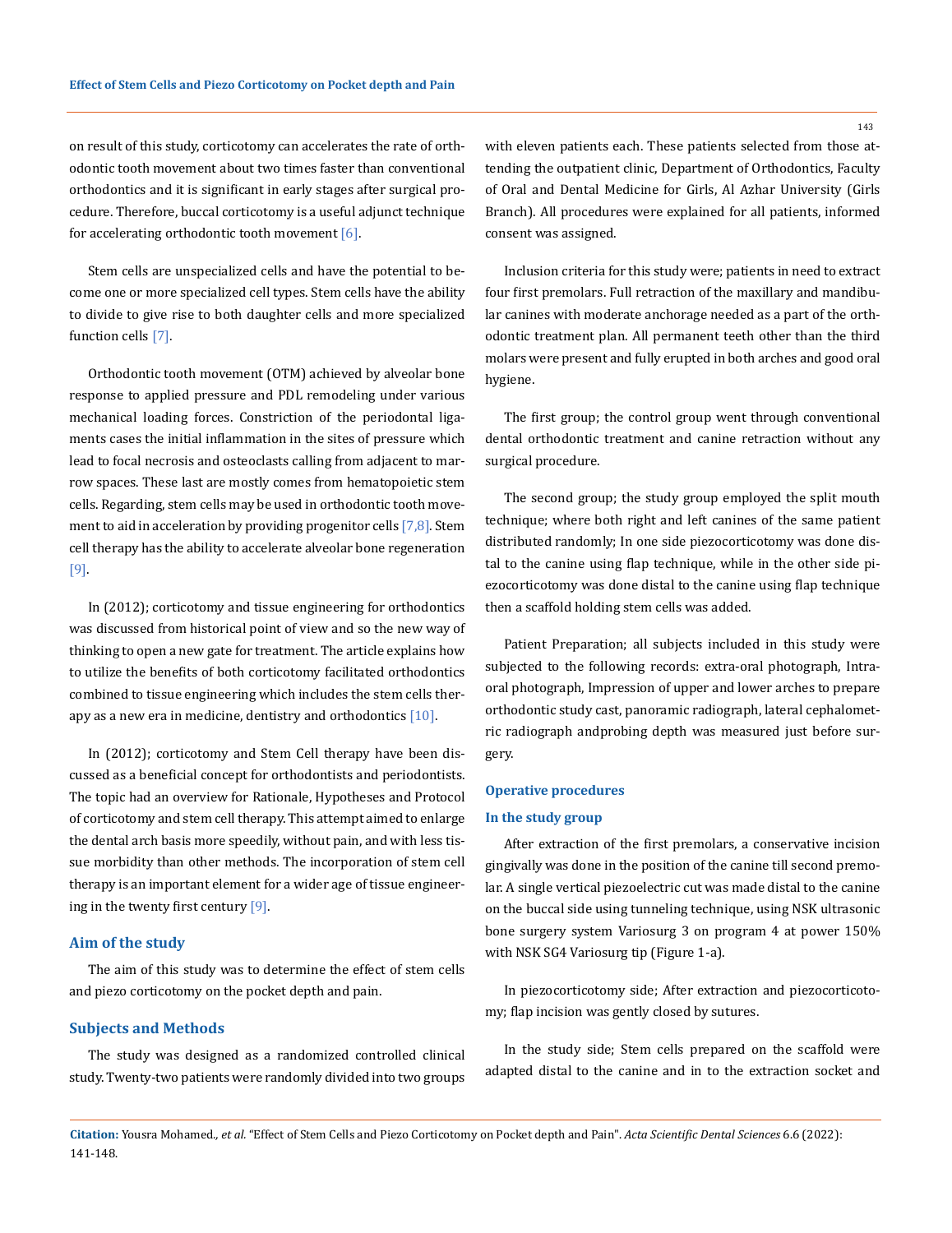then scoring of the flap incision was done to allow closure of the socket.

### **For stem cells extraction**

A bone trucker with gauge 25 was inserted on the outer buccal cortex lateral to external oblique ridge of mandibular ramus to reach the mandibular bone marrow. Then the trucker was connected to a syringe with gauge 25 containing 5ml (0.5 heparin and 4.5 saline) to prevent coagulation. This syringe was used to pump out the mandibular bone marrow, during each surgery  $\sim$ 8-10 ml bone marrow were pumped (according to each patient) (Figure 1-b).



**Figure 1:** a: buccal piezo corticotomy cut. b: point of insertion of the bone trucker. c: isolated bone marrow after centrifugion. d: stem cells added to adsorbable scaffold.

Ficoll separation technique was used to isolate the stem cells. The isolated bone marrow 10ml with heparin and saline 5ml; these 15ml were then divided in two centrifugal tubes and each containing 3ml ficoll then centrifuge was done at speed 3500 for 20 minutes. Each tube after centrifuge had four separate layers; yellow, turbid cloudy layer (stem cells), clear layer and deep red layer (red blood cells) (Figure1-c). The stem cells were isolated and added to the scaffold (Equispon absorbable gelatin sponge) (Figure 1-d).

The scaffold containing stem cells was adapted distal to the canine and into the extraction socket of stem cells side.

Post operative instructions were similar to those following any minor oral surgery. Only panadoland alphintern were prescribed after surgery.

The distal retraction of the right and left canines; was performed using a closed NiTi coil spring. The closed NiTi coil spring delivered 150 gm of force in all groups.

Assessment of the pocket depth of the canine before surgery and after complete canine retraction on each side was carried out as follows; [26] Probing depth was measured from the free gingival margin to the base of the sulcus using William's graduated periodontal probe. The probe was inserted parallel to the long axis of the tooth using light force of around 0.25 N and recorded to the nearest 0.1 mm.

Pain was registered on each side (right and left) from day one after surgery and everyday till the end of the week. The pain was described through the pain scale using a number from 1 to 10 for each side, where zero was no pain and 10 was severe pain and that was clearly explained to the patient. Each patient was asked to report this daily for one week long after surgical procedure either through phone calls or messages.

## **Results**

Clinically; 22 patients had successful healing and complete canine retraction.

Statistical analysis was done for all collected data using ANOVA test, Kruskal-Wallis test, Friedman's test, Dunn's test. The significance level was set at  $P \le 0.05$ . Statistical analysis was performed with IBM SPSS Statistics for Windows, Version 23.0. Armonk, NY: IBM Corp.

## **Pain**

#### **Comparison between the three groups**

As regards upper arch at day 1 as well as day 2; there was a statistically significant difference between the groups (P-value < 0.001, Effect size = 0.924) and (P-value < 0.001, Effect size = 0.846), respectively. Pair-wise comparisons between the groups revealed that stem cells group showed the statistically significantly highest median pain score. Piezo group showed statistically significantly lower median score. Control group showed the statistically significantly lowest median pain score. At day 3; there was a statistically significant difference between the groups (P-value < 0.001, Effect size = 0.699). Pair-wise comparisons between the groups revealed that stem cells group showed the statistically significantly highest median pain score. There was no statistically significant difference between Piezo and control groups; both showed statistically significantly lower median scores.

As regards lower arch at day 1; there was a statistically significant difference between the groups (P-value < 0.001, Effect size = 0.830). Pair-wise comparisons between the groups revealed that

**Citation:** Yousra Mohamed*., et al.* "Effect of Stem Cells and Piezo Corticotomy on Pocket depth and Pain". *Acta Scientific Dental Sciences* 6.6 (2022): 141-148.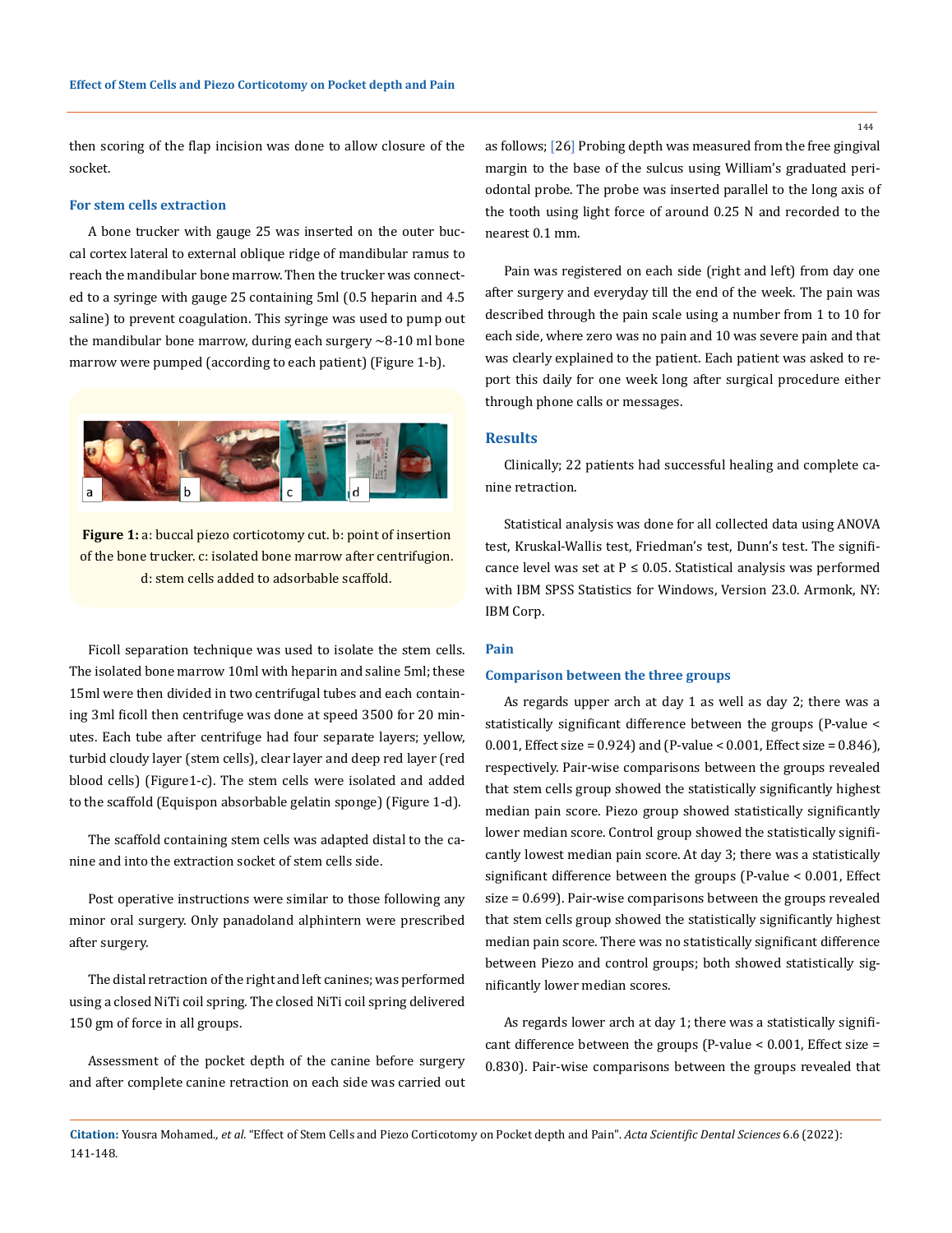stem cells group showed the statistically significantly highest median pain score. Piezo group showed statistically significantly lower median score. Control group showed the statistically significantly lowest median pain score. At day 2; there was a statistically significant difference between the groups (P-value < 0.001, Effect size = 0.731). Pair-wise comparisons between the groups revealed that stem cells group showed the statistically significantly highest median pain score. There was no statistically significant difference between Piezo and control groups; both showed statistically significantly lower median scores. At day 3; there was no statistically significant difference between the groups (P-value = 0.125, Effect  $size = 0.090$ ).

#### **Changes by time within each group**

 As regards stem cells and Piezo groups in the upper arch, there was a statistically significant change in pain scores by time (P-val $ue < 0.001$ , Effect size = 1.000) and (P-value < 0.001, Effect size = 0.781), respectively. Pair-wise comparisons between the time periods revealed that there was a statistically significant decrease in median pain scores at day 2 as well as from day 2 to day 3. Control group showed no pain at day 1, 2 or day 3. As regards stem cells group in the lower arch, there was a statistically significant change in pain scores by time (P-value < 0.001, Effect size = 0.975). Pairwise comparisons between the time periods revealed that there was a statistically significant decrease in median pain scores at day 2 as well as from day 2 to day 3. As regards Piezo group, there was a statistically significant change in pain scores by time (P-value  $= 0.008$ , Effect size  $= 0.538$ ). Pair-wise comparisons between the time periods revealed that there was a statistically significant decrease in median pain scores at day 2 followed by non-statistically significant change in pain scores from day 2 to day 3. Control group showed no pain at day 1, 2 or day 3.

#### **Pocket Depth (mm)**

#### **Comparison between the three groups**

As regards upper arch pre-operatively; there was no statistically significant difference between the groups (P-value = 0.375, Effect size  $= 0.040$ ). Postoperatively, there was a statistically significant difference between the groups (P value = 0.004, Effect size = 0.202). Pair-wise comparisons between the groups revealed that stem cells group showed the statistically significantly lowest mean PD. There was no statistically significant difference between Piezo and control groups; both showed statistically significantly higher



**Figure 2:** Box plot representing median and range values for pain scores in the three groups (Circles and stars represent outliers).

mean PD. Similarly with lower arch pre-operatively, there was no statistically significant difference between the groups (P-value = 0.206, Effect size = 0.064). Post-operatively; there was a statistically significant difference between the groups (P-value = 0.004, Effect size = 0.202). Pair-wise comparisons between the groups revealed that stem cells group showed the statistically significantly lowest mean PD. There was no statistically significant difference between Piezo and control groups; both showed statistically significantly higher mean PD.



**Figure 3:** Bar chart representing mean and standard deviation values for Pocket Depth (PD) in the three groups.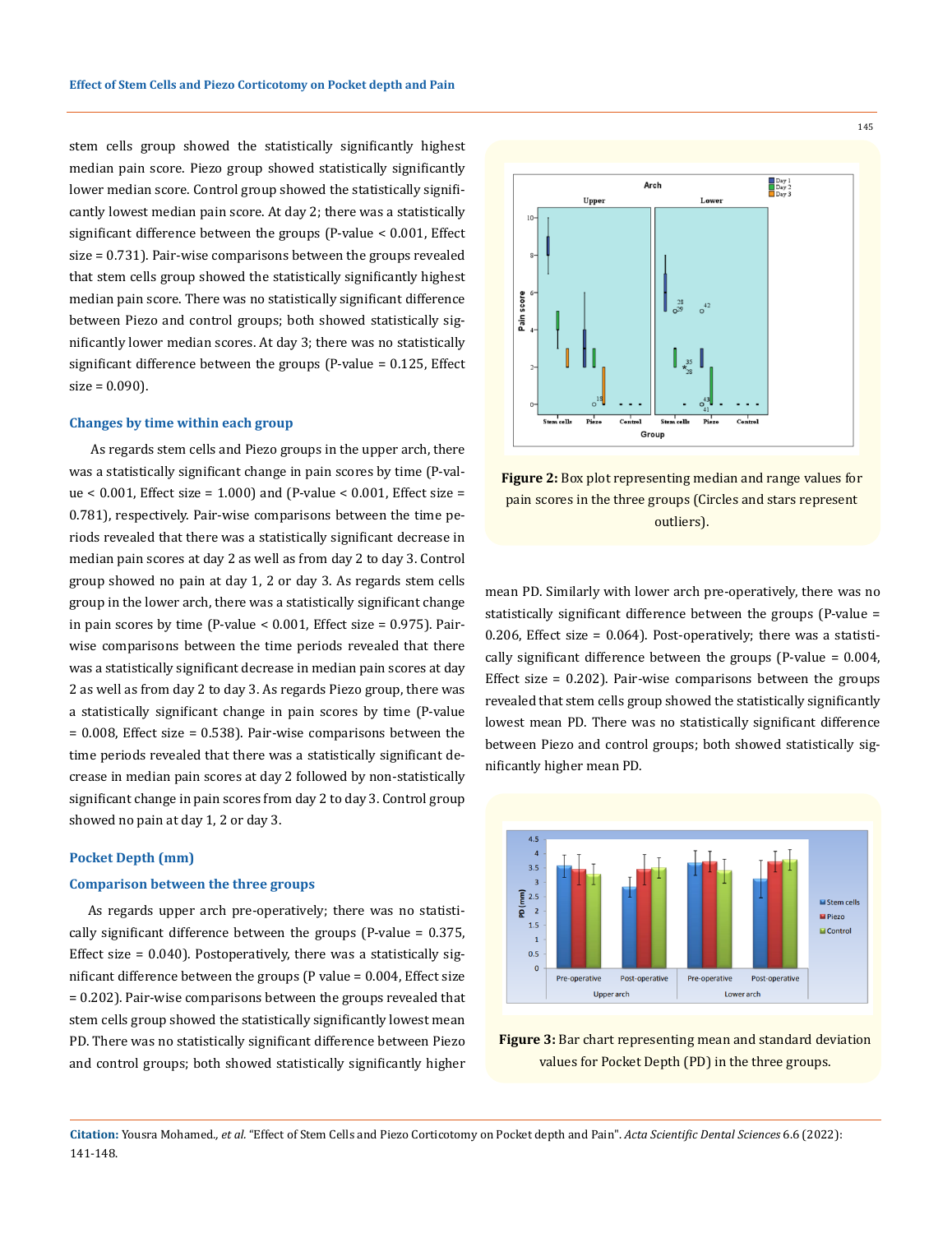#### **Changes by time within each group**

As regards stem cells group in the upper arch, there was a statistically significant decrease in PD post-operatively (P-value < 0.001, Effect size = 0.378). While in Piezo and control groups; there was no statistically significant change in PD post-operatively (P-value = 1.000, Effect size = 0.000) and (P-value = 0.103, Effect size = 0.054), respectively. As regards stem cells group in the lower arch, there was a statistically significant decrease in PD post-operatively (Pvalue <  $0.001$ , Effect size =  $0.265$ ). In Piezo, there was no statistically significant change in PD post-operatively (P-value = 1.000, Effect size = 0.000). While in control group; there was a statistically significant increase in PD post-operatively (P-value=0.005, Effect  $size = 0.150$ ).



**Figure 4:** Bar chart representing mean and standard deviation values for Pocket Depth (PD) pre- and post-operatively within each group.

#### **Discussion**

Alveolar corticotomies and many other approaches that aim to reduce the time required for orthodontic therapy; these approaches have brought better results but they are not the ultimate solution, newer technologies are always welcomed. Technologies such as stem cell therapy hold a great potential and can bring a revolutionary change [8,12].

Mandibular bone marrow mesenchymal stem cells were used as they are skeletal tissue cells progenitor as they produce bone, cartilage, supporting stroma, and also adipocytes  $[13]$ . Mandibular bone marrow mesenchymal stem cells are higher in population and in rate of proliferation when put in comparison to those stem cells of the long bone marrow mesenchymal tissue [14]. MSCs percentage in population of mononuclear cell achieved and collected from both iliac crest and mandible are similar [15].

In this study; chair side cellular stem cell therapy grafting approach was used that relies on the direct use of a patient derived fresh cellular graft prepared at the chair side using ficoll technique  $[16]$ . This approach is relatively clinically convenient for clinicians because it does not require laboratory support so it eliminates laboratory work risks and may result in more predictable regenerative better outcomes [17].

This study was to discover the effect of adding stem cells therapy to piezocorticotomy approach to achieve better periodontium health and to assess the severity of pain during this procedure.

Ethics statement: the study was approved by the Research Ethical Committee of Quality Education Assurance Unit, Al Azhar Faculty of Medicine, Al Azhar University, Nasr City, Cairo Egypt. All subjects received information about the procedure of corticotomy, stem cells therapy and signed the written informed consent form.

This study was performed on 22 adult patients with age range 15-20 years old of both sexes. They were randomly distributed in to two equal groups. In group 1; 11 patients were allocated (4 males and 7 females) with average age 16.6years (SD 2.7), split mouth technique was carried out in this group. While in group 2: 11 patients were allocated (3 males and 8 females) with average age 17.4 years (SD 1.7). The demographic data analysis revealed that; There was no statistically significant difference between mean age values of the two groups. Also, there was no statistically significant difference between genders distribution in the two groups. As regards pain in the upper arch; at day 1 as well as day 2; stem cells group showed the statistically significantly highest median pain score. Piezo group showed statistically significantly lower median score. Control group showed the statistically significantly lowest median pain score. At day 3; stem cells group showed the statistically significantly highest median pain score. There was no statistically significant difference between Piezo and control groups; both showed statistically significantly lower median scores. As regards pain in the lower arch at day 1; stem cells group showed the statistically significantly highest median pain score. Piezo group showed statistically significantly lower median score. Control group showed the statistically significantly lowest median pain score. At day 2;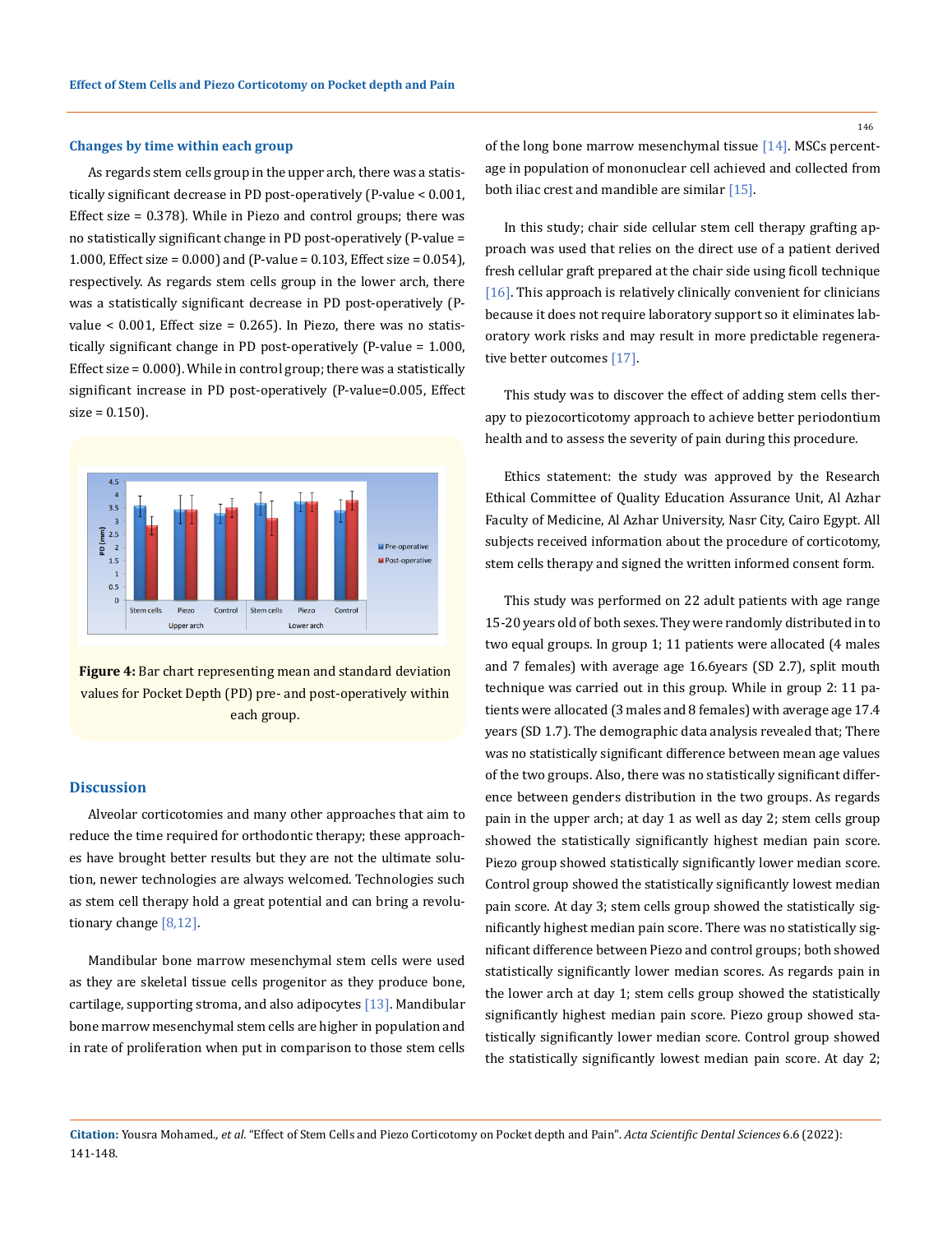stem cells group showed the statistically significantly highest median pain score. There was no statistically significant difference between Piezo and control groups; both showed statistically significantly lower median scores. At day 3; there was no statistically significant difference between the groups. Piezocorticotomy was found in previous studies painful than conventional orthodontic treatment and could cause swelling [4,18-20]. Although other studies stated that it was not painful and had no complications [21]. Stem cells therapy caused more pain this may be due to the higher cellular activity that appeared in the faster and better healing in this group as in platelet rich plasma studies where pain was reported [22]. In this study stem cells therapy site showed pain and, in some cases, swelling too but the patients did not need to take any medication other than Paracetamol and Alphintern. As regards pocket depth in stem cells group in the upper arch, there was a statistically significant decrease in PD post-operatively. While in Piezo and control groups; there was no statistically significant change in PD post-operatively. As regards pocket depth in stem cells group in the lower arch, there was a statistically significant decrease in PD post-operatively. In Piezo; there was no statistically significant change in PD post-operatively. While in control group; there was a statistically significant increase in PD post-operatively. In previous piezocorticotomy studies; no periodontal damage was found [5,23-27]. In other studies periodontal affection was reported [28,29]. Adding bone graft to corticotomy was able to enhance the periodontal condition. (30) While stem therapy was used for periodontal regeneration [31-33].

#### **Conclusions**

- Stem cells could enhance the periodontium as the pocket depth was decreased after injection.
- Pain was higher in stem cells group than piezo group in upper and lower arch but could be controlled by paracetamol.
- Stem cells aspiration from the ramus was performed without any pain or complications under local dental anesthesia.

### **Bibliography**

- 1. Isha A., *et al.* ["Surgical Methods to Enhance Orthodontic Tooth](https://www.tjo.org.tw/cgi/viewcontent.cgi?article=1004&context=tjo)  Movement: A Review". *[International Research Journal of Medi](https://www.tjo.org.tw/cgi/viewcontent.cgi?article=1004&context=tjo)[cine and Medical](https://www.tjo.org.tw/cgi/viewcontent.cgi?article=1004&context=tjo)* (2016): 1-4.
- 2. Khandelwal A., *et al.* ["Treatment of bimaxillary protrusion us](https://www.ijmdent.com/article.asp?issn=2229-6360;year=2018;volume=8;issue=1;spage=39;epage=43;aulast=Khandelwal;type=0)[ing corticotomy-assisted orthodontics. An interdisciplinary](https://www.ijmdent.com/article.asp?issn=2229-6360;year=2018;volume=8;issue=1;spage=39;epage=43;aulast=Khandelwal;type=0)

approach". *[Indian Journal of Multidisciplinary Dentistry](https://www.ijmdent.com/article.asp?issn=2229-6360;year=2018;volume=8;issue=1;spage=39;epage=43;aulast=Khandelwal;type=0)* 8.1 [\(2018\): 39-43.](https://www.ijmdent.com/article.asp?issn=2229-6360;year=2018;volume=8;issue=1;spage=39;epage=43;aulast=Khandelwal;type=0)

- 3. Shoreibah E., *et al.* ["Clinical and radiographic evaluation](https://pubmed.ncbi.nlm.nih.gov/23210199/)  [of bone grafting in corticotomy facilitated orthodontics in](https://pubmed.ncbi.nlm.nih.gov/23210199/)  adults". *[International Academy of Periodontology](https://pubmed.ncbi.nlm.nih.gov/23210199/)* 14.4 (2012): [105-113.](https://pubmed.ncbi.nlm.nih.gov/23210199/)
- 4. Al-Naoum F., *et al.* ["Does alveolar corticotomy accelerate orth](https://pubmed.ncbi.nlm.nih.gov/25128922/)[odontic tooth movement when retracting upper canines? A](https://pubmed.ncbi.nlm.nih.gov/25128922/)  [split-mouth design randomized controlled trial".](https://pubmed.ncbi.nlm.nih.gov/25128922/) *Journal of [Oral and Maxillofacial Surgery](https://pubmed.ncbi.nlm.nih.gov/25128922/)* 72.10 (2015): 1880-1889.
- 5. [Britney K and Bare W. "Analysis of bone augmentation with](https://oaktrust.library.tamu.edu/handle/1969.1/155234)  [corticotomy facilitated dental expansion: A histologic and mi](https://oaktrust.library.tamu.edu/handle/1969.1/155234)[cro-CT study. Master degree thesis".](https://oaktrust.library.tamu.edu/handle/1969.1/155234) *Texas A and M University* [\(2015\): 31-35.](https://oaktrust.library.tamu.edu/handle/1969.1/155234)
- 6. Jahanbakhshi MR., *et al.* ["The effect of buccal corticotomy on](https://www.ncbi.nlm.nih.gov/pmc/articles/PMC4993056/)  [accelerating orthodontic tooth movement of maxillary canine".](https://www.ncbi.nlm.nih.gov/pmc/articles/PMC4993056/)  *[Journal of Dental Research \(Isfahan\)](https://www.ncbi.nlm.nih.gov/pmc/articles/PMC4993056/)* 13.4 (2016): 303–308.
- 7. Kaukua N., *et al.* ["Tissue Engineering in Orthodontics Thera](https://onlinelibrary.wiley.com/doi/10.1002/9781118702901.ch20)[py. Integrated Clinical Orthodontics, First Edition". Edited by](https://onlinelibrary.wiley.com/doi/10.1002/9781118702901.ch20)  [Vinod Krishnan, Ze'ev Davidovitch \(2012\): 366-377.](https://onlinelibrary.wiley.com/doi/10.1002/9781118702901.ch20)
- 8. Mohanty P., *et al.* ["Reforming craniofacial orthodontics via](https://pubmed.ncbi.nlm.nih.gov/25767761/)  stem cells". *[Journal of Intern Society of Preventive and Commu](https://pubmed.ncbi.nlm.nih.gov/25767761/)nity Dental* [5.1 \(2015\): 13-18.](https://pubmed.ncbi.nlm.nih.gov/25767761/)
- 9. Kabir R., *et al.* ["Imperative role of dental pulp stem cells in re](https://pubmed.ncbi.nlm.nih.gov/24665194/)generation therapies". *[A systematic Review of Nigger Journal](https://pubmed.ncbi.nlm.nih.gov/24665194/)  Surgery* [20.1 \(2014\): 1-8.](https://pubmed.ncbi.nlm.nih.gov/24665194/)
- 10. Mohanty P., *et al.* ["Reforming craniofacial orthodontics via](https://www.ncbi.nlm.nih.gov/pmc/articles/PMC4355844/)  stem cells". *[Journal of Intern Society of Preventive and Commu](https://www.ncbi.nlm.nih.gov/pmc/articles/PMC4355844/)nity Dent* [5.1 \(2015\): 13-18.](https://www.ncbi.nlm.nih.gov/pmc/articles/PMC4355844/)
- 11. Cano J., *et al.* ["Corticotomy assisted orthodontics".](https://www.ncbi.nlm.nih.gov/pmc/articles/PMC3908811/) *Journal of [Clinical and Experimental Dentistry](https://www.ncbi.nlm.nih.gov/pmc/articles/PMC3908811/)* 4.1 (2012): 54-59.
- 12. Murphy N., *et al.* ["Corticotomy and tissue engineering for or](https://www.researchgate.net/publication/257483232_Corticotomy_and_Tissue_Engineering_for_Orthodontists_A_Critical_History_and_Commentary)thodontics*:* [A critical history and commentary".](https://www.researchgate.net/publication/257483232_Corticotomy_and_Tissue_Engineering_for_Orthodontists_A_Critical_History_and_Commentary) *Seminars in Orthodontics* [18.4 \(2012\): 295-307.](https://www.researchgate.net/publication/257483232_Corticotomy_and_Tissue_Engineering_for_Orthodontists_A_Critical_History_and_Commentary)
- 13. Ekizera A., *et al.* ["Bone marrow mesenchymal stem cells en](https://pubmed.ncbi.nlm.nih.gov/25054344/)[hance bone formation inorthodontically expanded maxillae in](https://pubmed.ncbi.nlm.nih.gov/25054344/)  rats". *[The Angle Orthodontist](https://pubmed.ncbi.nlm.nih.gov/25054344/)* 85 (2015): 394-399.
- **Citation:** Yousra Mohamed*., et al.* "Effect of Stem Cells and Piezo Corticotomy on Pocket depth and Pain". *Acta Scientific Dental Sciences* 6.6 (2022): 141-148.